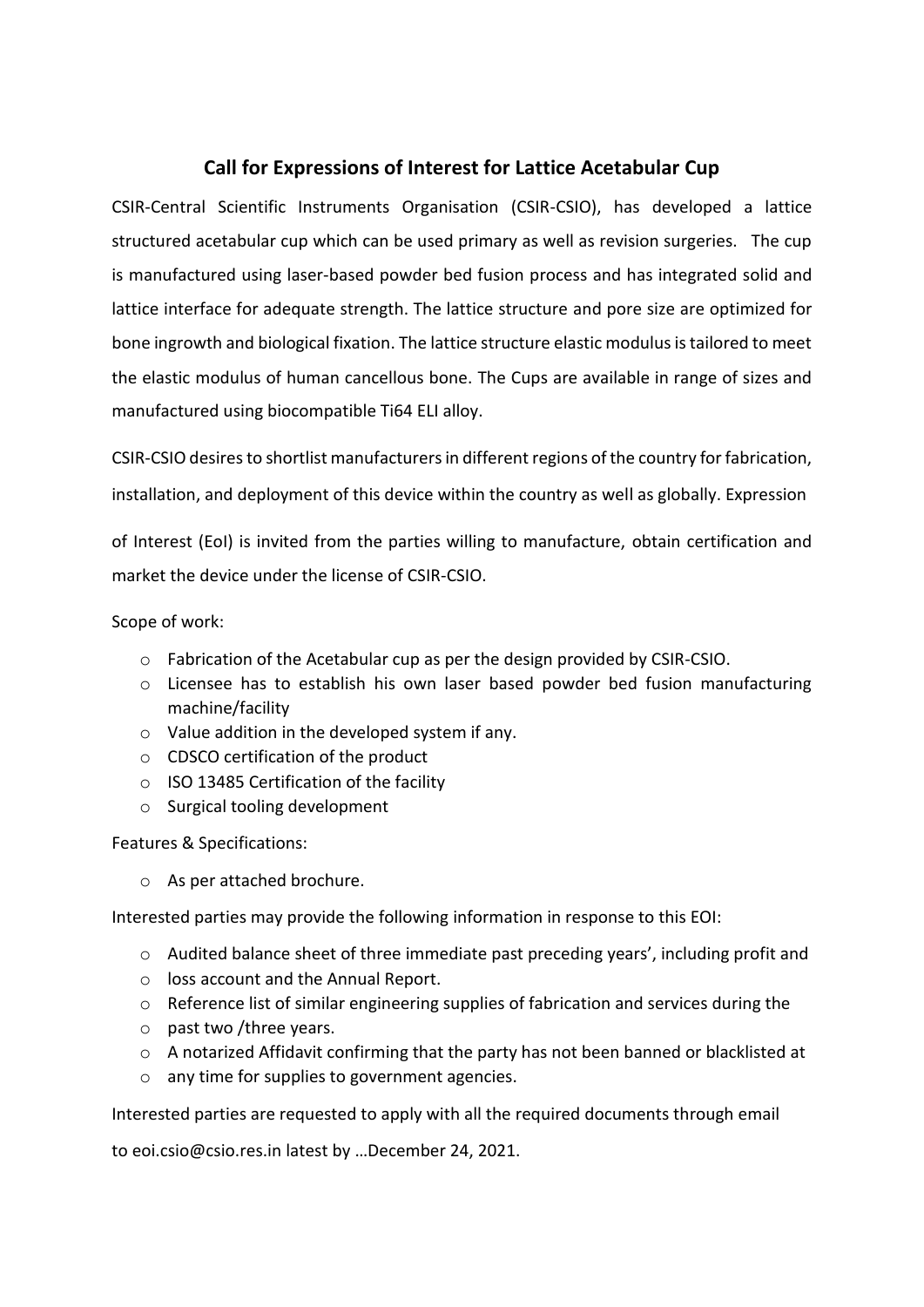## **जालीदार संरचित एससटाबुलर कप की रुचि की असिव्यक्तत केसलए आमंत्रण**

सीएसआईआर-केंद्रीय वैज्ञानिक उपकरण संगठन (सीएसआईआर-सीएसआईओ) ने एक जालीदार संरचित एसिटाबुलर कप विकसित किया है जिसका उपयोग प्राथमिक के साथ-साथ संशोधन सर्जरी में भी किया जा सकता है। कप लेजर-आधारित पाउडर बेड फ्यूजन प्रक्रिया का उपयोग करके निर्मित होता है और इसमें पर्याप्त मजबूती के लिए एकीकृत ठोस और जाली इंटरफ़ेस होता है। जाली की संरचना और रोमकूप का आकार अस्थि अंतर्वृद्धि और जैविक निर्धारण के लिए अनुकूलित है। जाली संरचना लोचदार मापांक मानव रदद हड्डी के लोचदार मापांक को पूरा करने के लिए सिलवाया गया है। कप कई आकारों िेंउपलब्ध हैंऔर बायोकं पैटटबल Ti64 ELI सिश्र धातुका उपयोग करकेनिसिजत ककए गए हैं

सीएसआईआर-सीएसआईओ देश के साथ-साथ विश्व स्तर पर इस उपकरण के निर्माण, स्थापना और तैनाती के लिए देश के विभिन्न क्षेत्रों में निर्माताओं को शॉर्टलिस्ट करना चाहता है। सीएसआईआर-सीएसआईओ के लाइसेंस के तहत डिवाइस के निर्माण, कार्यान्वयन और स्थापित करने के इच्छुक पक्षों से रुचि की अभिव्यक्ति (ईओआई) आमंत्रित की जाती है।

### **काम की दायरा:**

- o सीएसआईआर-सीएसआईओ द्वारा प्रदाि ककए गए डडजाइि के अिुसार एसीटैबुलर कप का निर्माण।
- o लाइसेंसधारी को अपिी लेजर आधाररत पाउडर बेड फ्यूजि नििाजण िशीि/सुववधा थथावपत करिी होगी।
- o ववकससत प्रणाली िें िूल्यवधिज यटद कोई हो।
- o उत्पाद का सीडीएससीओ प्रिाणीकरण
- $\circ$  आईएसओ 13485 स्विधा का प्रमाणन
- $\circ$  सर्जिकल टूलींग विकास

### **विशेषताएं और विनिदेश:**

संलग्न विवरणिका के अनुसार।

**इच्छुक पार्टियां इस ईओआई के जिाब में निम्िसलखित जािकारी प्रदाि कर सकती हैं:**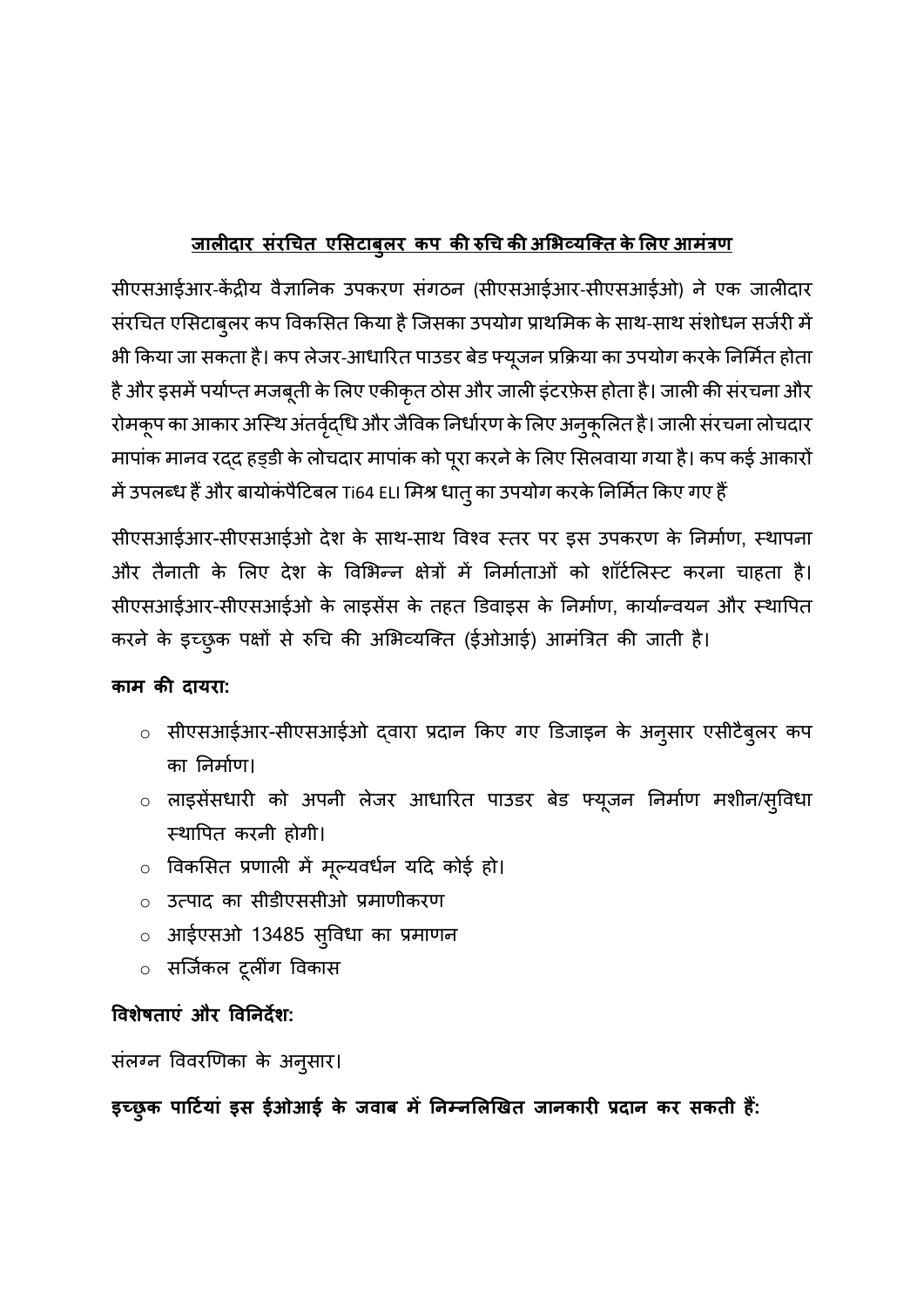- o लाभ और हानि खाते और वावषजक ररपोटज सटहत वपछले तीि तत्काल वपछले वषों की लेखा परीक्षक्षत बैलेंस शीट।
- ं पिछले दो/तीन वर्षों के दौरान निर्माण और सेवाओं की समान इंजीनियरिंग आपूर्ति की संदर्भ सूची।
- ं एक लघु वीडियो या तस्वीरों के साथ क्षेत्र और टूलींग सूची सहित उपलब्ध निर्माण सुववधाओं का वववरण।
- o ऐसे प्रिाणपत्रों की प्रनतयों के साथ गुणवत्ता प्रिाणपत्रों/िान्यताओं की सूिी जो वतजिाि में मान्य हैं।
- $\,\circ\,$  एक नोटरीकृत हलफनामा यह पुष्टि करता है कि पार्टी को सरकारी एजेंसियों को आपूर्ति करने के लिए किसी भी समय प्रतिबंधित या काली सूची में नहीं डाला गया है।

इच्छुक पार्टियों से अनुरोध है कि वे सभी आवश्यक दस्तावेजों के साथ ईमेल के माध्यम से eoi.csio@csio.res.in पर 24.12.2021 तक आवेदन करें।